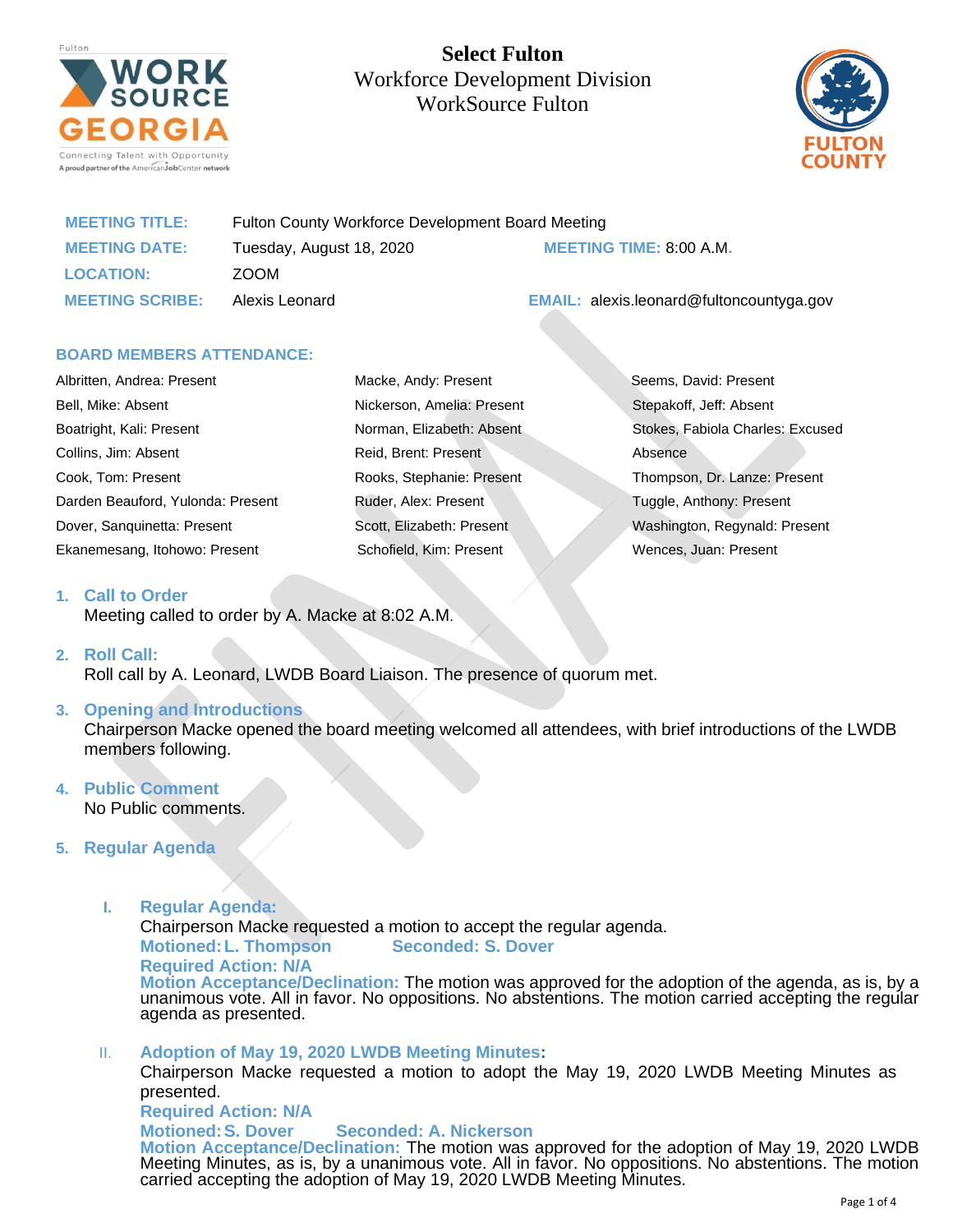## **6. Director's Report**

# Workforce Response to COVID-19

B. Lacy, WorkSource Fulton Division Manager, provided a director's report on the impacts of the COVID-19 pandemic on WorkSource Fulton. Unemployment peaked in April at about 14%. There has been a steady decline in the numbers, and as of June, Fulton County was at a 10.2% unemployment rate. Food services, retail, and hospitality make up a larger portion of unemployment claims. Data included in the board packet. Regionally, W.I.O.A. programs are advertising through the plan approved by the board last year. Potential customers are funneled through the Atlworks.org website and are directed to the appropriate WIOA program. 478 individuals have provided their information to be contacted. Of those 478, 244 were interested and moved into a W.I.O.A. application process. Since moving virtual, there have been 64 individuals enrolled. There was a large decrease in March due to COVID-19, with a spike in numbers following June and July. Total active enrollment is just over 500 Case files. Data included in the board packet.

# **7. Committee Reports and Recommendations**

## Performance & Accountability Committee:

S. Rooks, Chairperson of the Performance & Accountability Committee, provided the committee report. PY18 ended on June 30, 2020. The Performance & Accountability Committee reviewed the performance metrics for the entire program year. Most metrics were met, but youth credentials are still underperforming. WorkSource Fulton worked with TCSG to negotiate the PY20 and PY21 performance rates. Based on progress and expectations, the committee views the performance rates as fair and attainable with consistent effort. Measurable skill gains are now included in the performance metrics requirements. Measurable skills gains include secondary education, recognized skilled certification such as welding, etc.

In response to the board's request, the Performance & Accountability Committee has created metrics for the SARA software to be used by Equus (formerly ResCare). There should be a reduction in document errors. The WorkSource staff will rank documents based on importance and will use ranking to create standards for rates of errors. There should be an increase in participant count, and the goal is to serve 432 from September 2020 through June 2021. Reduction in time between document submission and enrollment is also an important metric that should improve with the use of SARA. The turnaround time goal should be under seven days based on the new Human Centered Design model. The Data and Performance Manager, David Keyes, will be obtaining information from Equus to review and determine the current timeline and possible delays. Final metrics will be determined and shared with the board.

## Youth Committee:

Y. Darden- Beauford, Chairperson of Youth Committee, provided the Youth Standing Committee report. As stated by S. Rooks, the Youth Programs are not meeting all performance measures. Equus has hired two staff members who will be focused solely on youth programs and services. A few months ago, the Full board approved the I.T.As being added as a service for the youth program. This will aid in meeting the required credential attainment rates. Due to the pandemic, the youth summer program was transitioned to a virtual program, Career Campus Academy. Thirty-one youth participated in the month-long program. Participants earned \$200 a week while learning job readiness skills and exploring career interests. Industries featured were healthcare, I.T., and logistics. Now that the program has ended, those participants are now being tracked and funneled through GED and/ or certification attainment, as well as job placement. Career Rise was instrumental in working with the regional workforce boards putting the program together. Equus will be looking to extend the program outside of summer.

The Youth Committee continues researching to develop relations with community-based organizations. There have been seven CBOs successfully recruited. A separate meeting with the CBOs to introduces them to how Workforce works and engage them with Equus.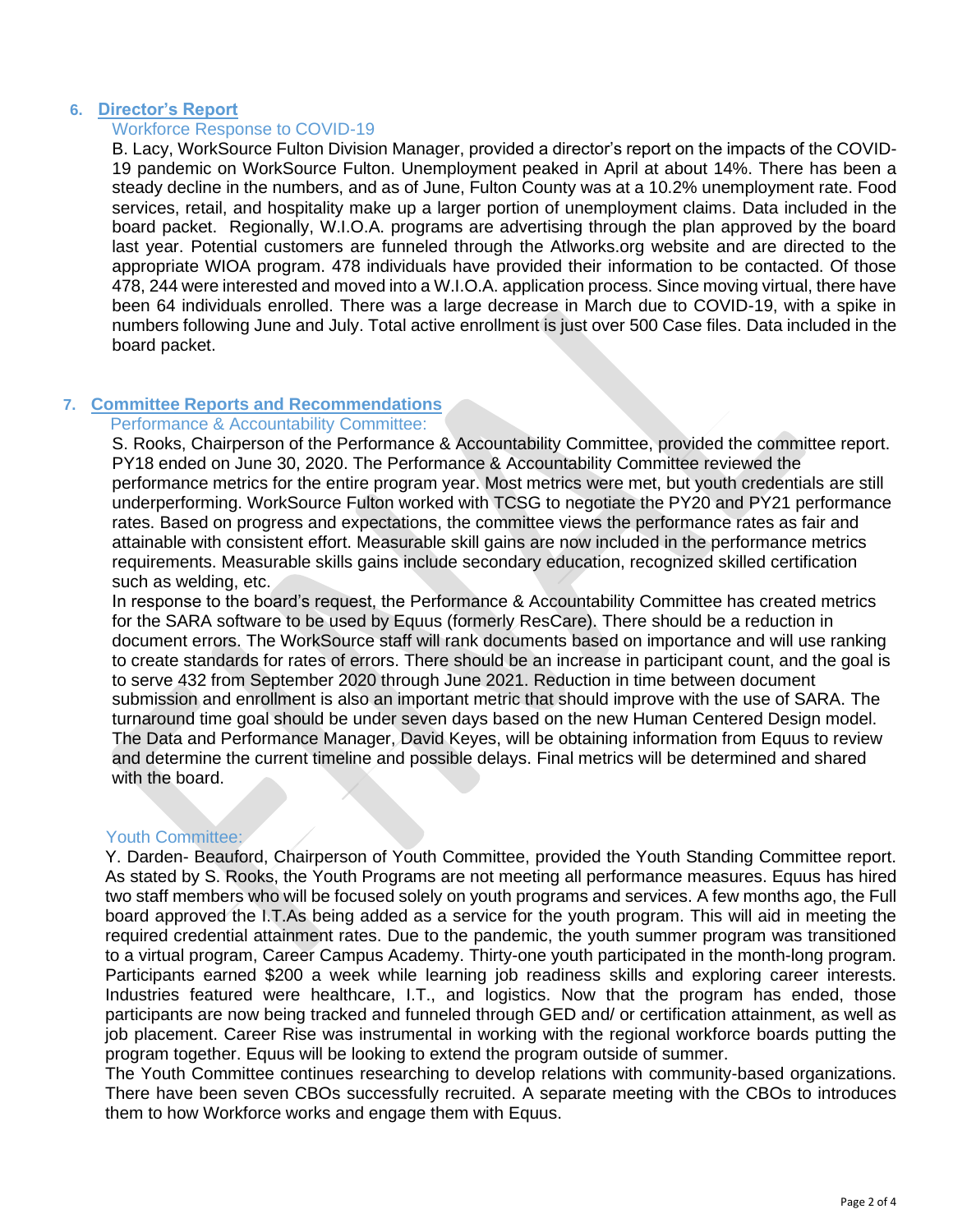# Finance Committee Report:

B. Reid, Chairperson of the Finance Committee, provided the committee report. The Finance Committee has been meeting monthly since February. PY18 Ended June 30, 2020. All funds in Adult and DW have been spent. There is approximately \$3000 of youth funds that have not been spent. The state will give an additional allocation in to the PY20 budget. The PY19 budget is on track to meet the spending requirements.

## **SARA License Agreement**

SARA is a Case management software application used by 90% of workforce areas throughout the country. It allows case managers to have more efficient communication through text and email, all in one location. It also allows clients to submit documents from their mobile devices. The software is compatible with the geosystems used by case managers. Essentially, the software reduces case manager time for follow up, allowing for more hands-on activity with clients. The initial cost is \$48300 for purchase and training, with an annual cost of \$35,500. The Finance committee has created metrics to evaluate the return on investment. Metrics will be reviewed quarterly after the initial data collection period. Chairperson Macke requested a motion to approve the purchase of the SARA License.

**Required Action:** No further action required

## **Motioned: A. Macke Seconded: S. Dover**

**Motion Acceptance/Declination:** The motion was approved to purchase the SARA License Agreement by a unanimous vote of the board members. All in favor. No oppositions. No abstentions. The motion carried accepting the purchase of the SARA License Agreement

#### Strategic Partnerships and Outreach Committee: 32min

A. Nickerson, Chairperson of the Strategic Partnerships and Outreach Committee, provided the committee report. Fulton County Schools has opened two new stem school and are looking for partners to help build curriculum, provide internships, and provide oversight on some of the programs being developed. The Strategic Partnerships and Outreach Committee is helping the schools define what the partnerships may look like in order to help bring appropriate partners to the table. A. Nickerson, Chairperson of the Strategic Partnerships and Outreach Committee, met with Urban League of Greater Atlanta to discuss building partnerships for to help the youth entrepreneurships and one for returning citizens. The Strategic Partnerships and Outreach Committee will continue to develop valuable partnerships.

## Executive Committee Report:

## **Ratify Human Centered Design Policy Changes**

B. Lacy, WorkSource Fulton Division Manager, provided the Executive Committee Report. In May, the board approved a Human Centered pilot policy to allow adjustments to the eligibility/ intake requirements in conjunction with the implementation of the Human Centered Design. The pilot phase has been completed and the intake requirements and process have been streamlined. The Human Centered Design Policy needs to be updated to be in line with the other boards in the region. A few processes impacted include the number of residency documents required. Fulton was one of the stricter programs and the requirements will now be reduced to lessen the burden on clients. Return to services, previously loosely explained what allowed clients to return to programs after receiving training. The update is more specific on what is allowable. Example, if employment in the credential earned has drastically decreased, a customer will be able to return for further services. The update on drop policy, helps schools understand how much time a student has before dropping classes. The policy was submitted to the State on June 30, 2020. Policy changes are outlined in the board packet.

**Required Action:** No further action required

# **Motioned: S. Dover Seconded: K. Boatright**

**Motion Acceptance/Declination:** The motion was approved the ratification of the Human Centered Design Policy changes by a unanimous vote of the board members. All in favor. No oppositions. No abstentions. The motion carried accepting the Ratification of the Human Centered Design Policy Changes